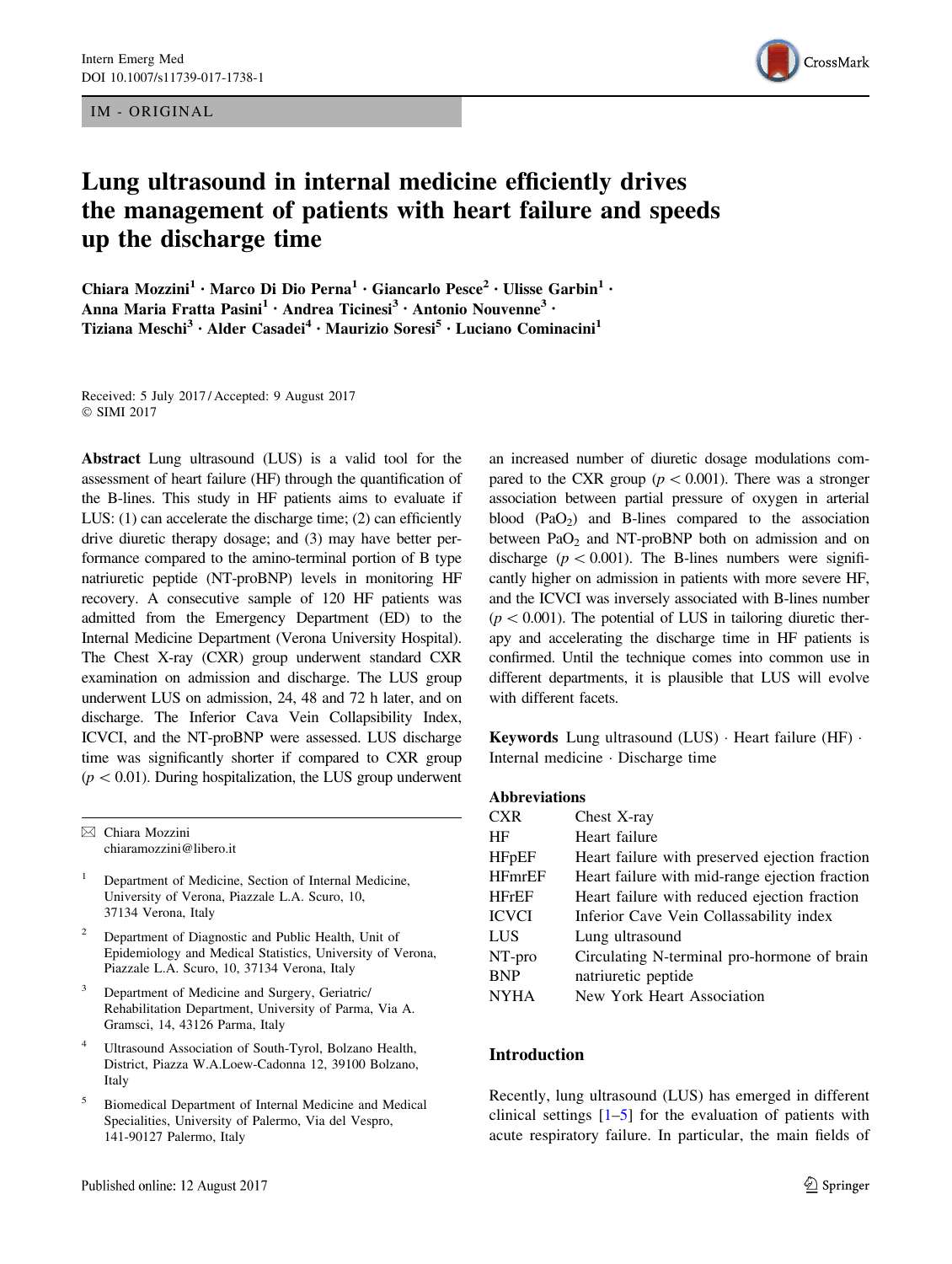LUS applications are: pneumothorax (PNX), interstitial syndrome, lung consolidation and pleural effusion  $[6-8]$ .

Heart failure (HF) is a clinical syndrome characterized by typical symptoms and signs caused by structural or functional cardiac abnormalities, resulting in a reduced cardiac output or elevated intra-cardiac pressures at rest or during stress [\[9](#page-6-0)].

The prevalence of HF is approximately 1–2% of the adult population in developed countries, rising to  $\geq 10\%$ among people  $>70$  years of age, and it is the leading cause of hospitalization [\[10](#page-6-0)].

LUS has been demonstrated to be a valid tool for the assessment of pulmonary congestion [[11–13\]](#page-6-0) through the quantification of the B-lines. B-lines are defined as laserlike vertical hyperechoic reverberation artifacts that emerge from the pleural line (previously defined as "comet tails" or "ring-downs."). Multiple B-lines are the sonographic sign of lung interstitial syndrome. Their number increases along with decreasing air content and increase in lung density [[4](#page-5-0), [14\]](#page-6-0). Clearing of B-lines significantly correlates with improved clinical symptoms and signs of HF. B-lines due to cardiogenic pulmonary edema are usually bilateral, and usually spread or recover symmetrically [\[4\]](#page-5-0). Their regular distribution allows differentiation between cardiogenic pulmonary edema, acute respiratory distress syndrome (ARDS) and pulmonary fibrosis [[4](#page-5-0), [14\]](#page-6-0).

The plasma concentration of natriuretic peptides (NPs) can be used as an initial HF diagnostic test, especially in the setting of dyspnoea of unclear etiology. Elevated NPs help to establish an initial working diagnosis. They are considered predictors of prognosis of HF, and are used to dictate the intensity of the diuretic therapy [\[15,](#page-6-0) [16](#page-6-0)].

Our previous studies [[17–19\]](#page-6-0) strongly support the daily use of point of care ultrasound in Internal Medicine.

This study goes further.

The main objectives of this study are: (1) to test if LUS use can speed up the discharge time in HF patients; (2) to test if LUS can efficiently drive diuretic therapy dosage; (3) to compare the performance of LUS and of the aminoterminal portion of B type natriuretic peptide (NT-proBNP) levels in monitoring HF recovery.

## Materials and methods

## Ethics statement

The study was conducted in accordance with the ethical standards laid down in the Helsinki Declaration of 1975 and its late amendments. Informed consent was obtained from all individual participants included in the study.

#### Study setting and population

The study setting was the Internal Medicine department of the University Hospital of Verona, Italy, already certified as a first level ultrasound centre by the Societa` Italiana di Medicina Interna (SIMI).

The authors studied a consecutive sample of 120 patients (aged 70–94). They were admitted from the ED to the Internal Medicine Department of the University Hospital of Verona with the clinical diagnosis of HF.

Exclusion criteria were: concomitant acute coronary syndrome, pneumonia, chronic obstructive pulmonary disease, lung cancer or metastases, lung fibrosis, previous pneumonectomy or lobectomy, breast prothesis, obesity, also in order to avoid the detection of B-lines other than due to HF.

The study was conducted in winter 2016–2017 and spring 2017.

Patients were classified according to the New York Heart Association (NYHA) classes [\[20](#page-6-0)].The NYHA functional classification was used to describe the severity of symptoms and exercise intolerance at admission. HF was classified according to the recent guidelines of the European Society of Cardiology [\[9](#page-6-0)]: patients with normal left ventricular ejection fraction (LVEF)  $(\geq 50\%$ , HF with preserved EF, HFpEF), patients with reduced LVEF  $( $40\%$ , HF with reduced EF, HFFEF), patients with an$ LVEF in the range of 40–49% (HFmrEF).

## Description of the study protocol

Patients were randomly allocated into two groups: the Chest X-ray group (CXR) and the LUS group.

The CXR group underwent a standard CXR examination on admission and on discharge.

The LUS group underwent LUS on admission, 24, 48 and 72 h later, and on discharge.

Trans-thoracic echocardiography at rest was performed in all patients in order to classify the LVEF on admission.

Trans-thoracic echocardiography was performed by an Internal Medicine specialist (CM) and a colleague (MDDP) (they were certified by the Societa' Italiana di Ecografia Cardiovascolare, SIEC). LUS examinations were performed by CM, who was certified by the Societa` Italiana di Ultrasonologia in Medicina e Biologia (SIUMB). All LUS examinations were performed by a single operator (CM) in order to reduce the interobserver variability in the B-lines counting.

All ultrasound examinations were performed using an EnVisor C HD Philips. The sector probe (2.5–3.5 MHz) was the first choice of use for LUS examination (the convex and the linear ones were also available). LUS examinations were performed with patients in the supine or nearsupine position for the anterior scanning, and in the sitting position for the dorsal scanning. A B-lines score, defined as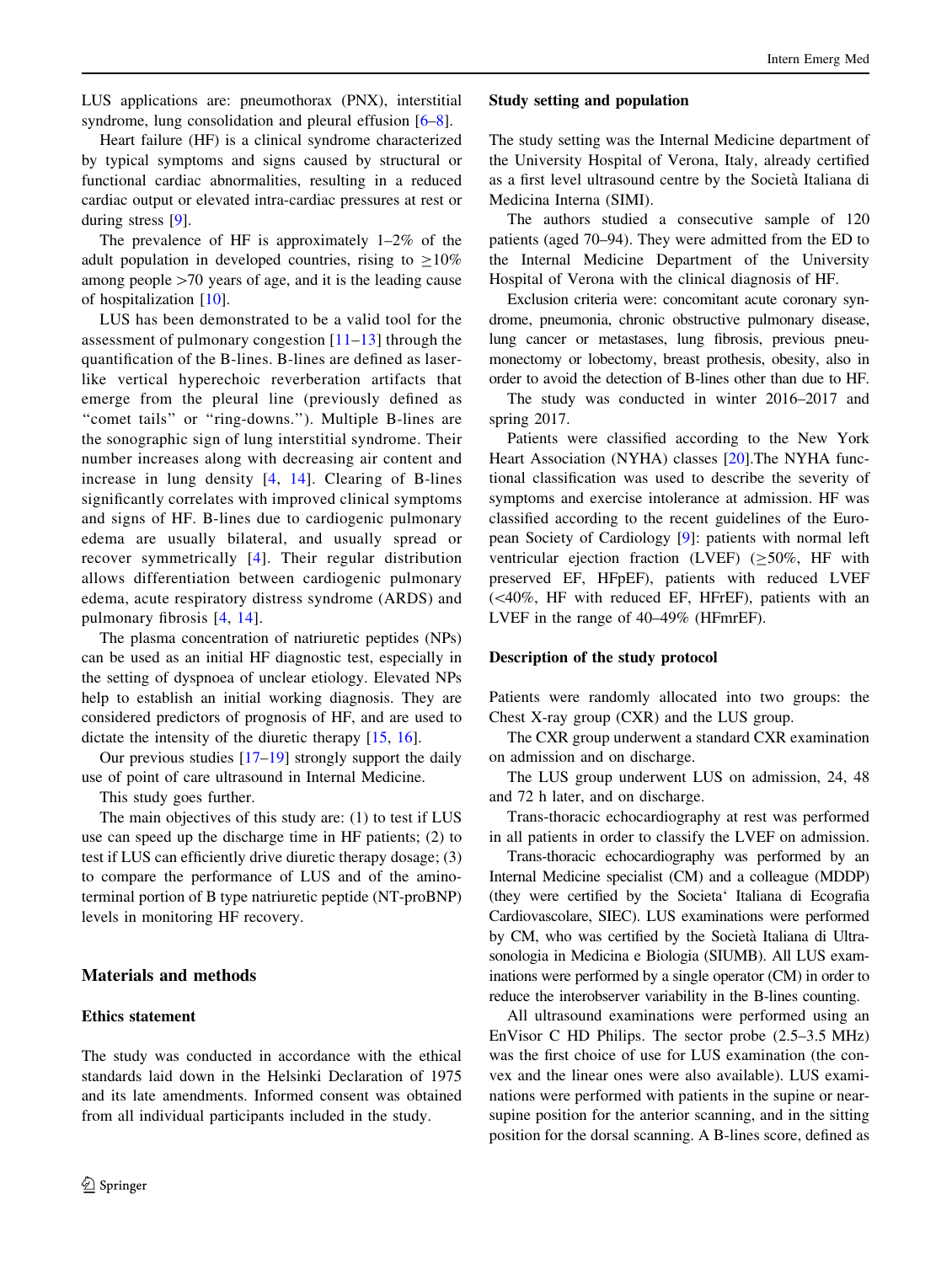the total number of the detectable B-lines, was determined, according to the approach proposed by Gargani and Volpicelli [[4,](#page-5-0) [21\]](#page-6-0).

Inferior cava vein (ICV) maximum and minimum diameter and its collapsibility index (Inferior Cava Vein Collapsibility Index, ICVCI) were measured in subcostal view in M-mode, 2 cm from the right atrial junction in the LUS group. ICVCI was calculated according to the formula  $[(ICV<sub>max</sub> - ICV<sub>min</sub>)/ICV<sub>max</sub>] \times 100$ . These measurements were obtained using a convex transducer. The ICVCI % cutoffs were:  $>75$  (hypovolemia),  $>40$  and  $<75$  (euvolemia) and \40 (hypervolemia).

NT-proBNP dosage was obtained from peripheral venous blood samples (Immunochemistry Analyzer, COBAS 6000) in the LUS group on admission and on discharge. Urine output and diuretic dosage were carefully reported daily. Arterial blood samples were collected on admission and on discharge in both groups to test the partial pressure of oxygen  $(PaO<sub>2</sub>)$  as indicator of HF severity (on admission) and recovery (on discharge).

#### Statistical analysis

Categorical and continuous characteristics at admission are summarized as percentages and means with standard deviations, respectively. Differences in the distribution of the baseline characteristics between CXR and LUS groups were tested using Chi squared test, Student's T test, or Mann–Whitney's  $U$  test, as appropriate.

A quantile regression model was adopted to test the difference in the number of days of hospitalizations from admission to discharge in CXR group vs LUS group, using a stepwise forward approach (with  $p < 0.20$  for entry and  $p > 0.25$  for removal) for selecting the variables to include in the multivariate model.

The correlations of number of the B-lines and NT-pro-BNP, opportunely log-transformed to achieve normal distribution, with  $PaO<sub>2</sub>$  and ICVCI were evaluated using linear regression models using the data on admission and on discharge, taking into account intra-subject variability using cluster-robust standard errors.

The velocity of clearance of log(number of the B-lines) at 0, 24, 48, and 72 h after admission according to HF severity was evaluated using an two-way ANOVA model, with time-dependent repeated measures.

Statistical analyses were performed using STATA 14.2.

# Results

The baseline demographic and clinical characteristics of the patients on admission are reported in Table [1](#page-3-0). All patients were classified in NYHA IV class.

Drug therapy was similar in the CXR and LUS groups  $(angiotensin-converting$  enzyme inhibitors,  $\beta$ -blockers, statins, anticoagulant/anti-platelets drugs) except for diuretics (more frequent in the LUS group). The subjects included in the LUS group had lower  $PaO<sub>2</sub>$  at admission compared to those included in the CXR group (mean: 62.9 vs 70.3,  $p < 0.001$ ); the calculated ratio of arterial oxygen partial pressure to fractional inspired oxygen  $(PaO<sub>2</sub>/FiO<sub>2</sub>)$ ratio) was, respectively, 299.52 vs 334.76,  $FiO<sub>2</sub> 0.21$  (21%, without oxygen supply).

The average time required to acquire and interpret LUS was  $7 \pm 1$  min.

Figure [1](#page-3-0) shows the discharge time (measured as hospitalization days) for the CXR and the LUS groups.

LUS discharge time was significantly shorter if compared to the CXR group: median (range) CXR: 8 (4–17); LUS 7 (3–10), p value for difference:  $p < 0.001$ .

In the stepwise multivariate regression model, LUS discharge time was significantly shorter if compared to CXR group (coefficient:  $-1.812$ , 95% CI  $-2.719$ ,  $-0.906$ ;  $p<0.001$ ). The PaO<sub>2</sub> on admission was also significantly associated with discharge time, with higher  $PaO<sub>2</sub>$  levels associated with shorter hospital stay (coefficient:  $-0.063$ ; 95% CI  $-0.107$ ,  $-0.018$ ;  $p = 0.006$ ). The use of diuretics was also included in the final stepwise model with the above two variables, but its association with time to discharge did not reach statistical significance (coefficient: 0.688; 95% CI -0.166, 1.541;  $p = 0.113$ ).

During hospitalization, the LUS group underwent an increased number of diuretic dosage modulations compared to the CXR group ( $p < 0.01$ ). In the CXR group, 33% (20 out of 60) of the patients, had a single diuretic modulation, while 67% (40 out of 60) had two; on the other hand, none of the patients in the LUS group had only one diuretic modulation, 12% had two modulations (7 out of 60), and 88% (53 out of 60) had three.

Figure [2](#page-4-0) shows the associations of  $PaO<sub>2</sub>$  and the B-lines on admission and discharge and  $PaO<sub>2</sub>$  and NT-proBNP on admission and discharge (both expressed in log10). The B-lines are strongly associated with the levels of  $PaO<sub>2</sub>$ , as log10 (B-lines) predicted 33% of the variability of  $PaO<sub>2</sub>$  $(r2 = 0.331; p < 0.001)$ . On the other hand, the association between NT-proBNP and  $PaO<sub>2</sub>$  is weaker, with  $log10$ (B-lines) predicting only  $1\%$  of the PaO<sub>2</sub> variability  $(r2 = 0.012; p = 0.034).$ 

The number of the B-lines was significantly higher on admission in patients with more severe HF. $(p < 0.01)$ (Fig. [3\)](#page-4-0). Overall the B-lines diminished of  $-23$ ,  $-39$ , and -50% after 24, 48, and 72 h, respectively, compared to the number of the B-lines on admission. There was no interaction between time and severity of HF ( $p = 0.866$ ). This indicates that, despite the velocity of clearance in absolute numbers was quicker in the groups with higher B-lines on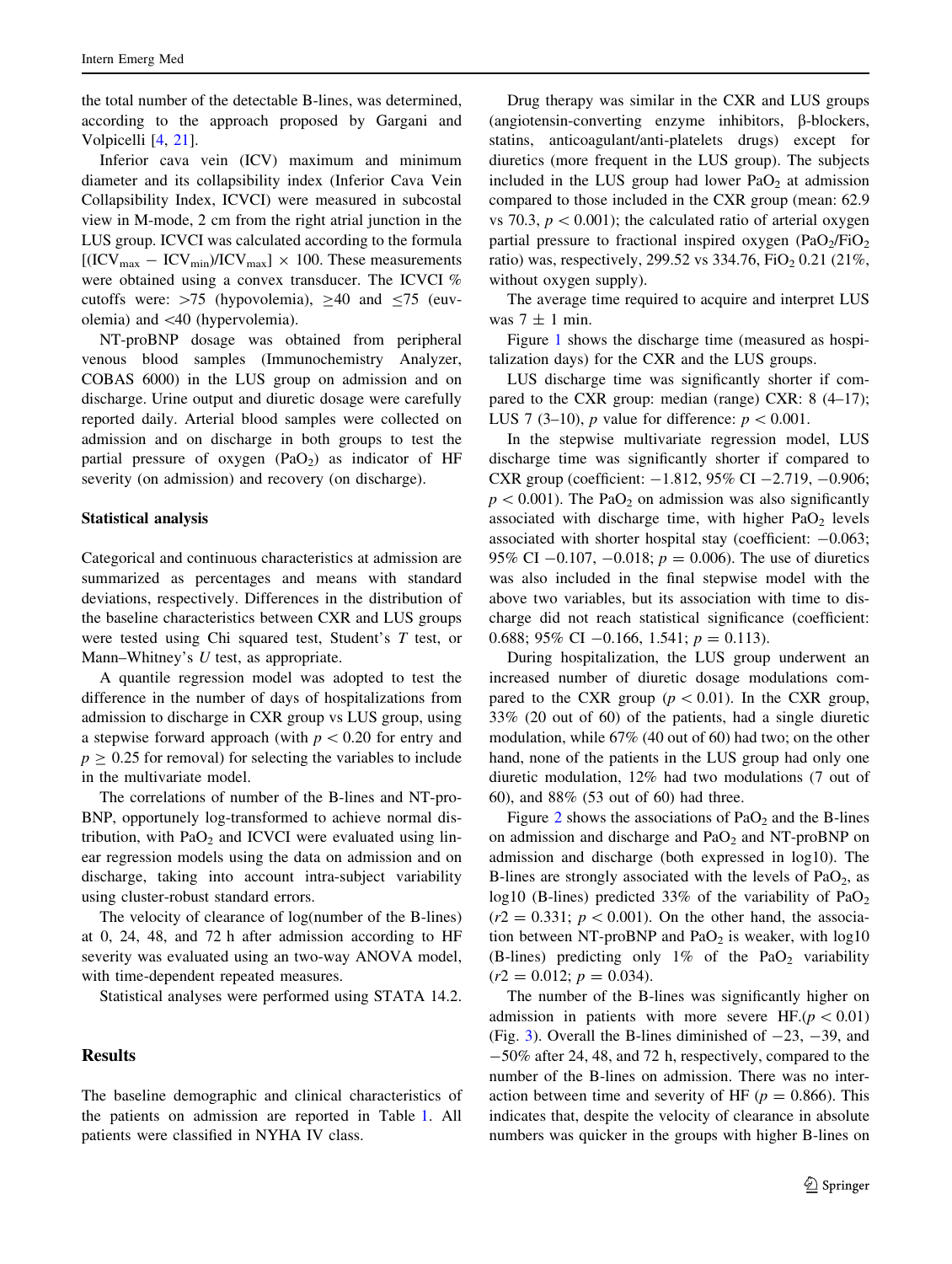<span id="page-3-0"></span>Table 1 Demographic characteristics at baseline/ admission of the enrolled patients

|                          | CXR group $(n = 60)$ | LUS group $(n = 60)$ | $p$ value |
|--------------------------|----------------------|----------------------|-----------|
| Age (years)              | 83.7 (0.9)           | 83.8 (0.9)           | 0.970     |
| Gender (females)         | 38 (63%)             | 37(62%)              | 0.850     |
| Ejection fraction        |                      |                      |           |
| Preserved                | 28 (47%)             | 22(37%)              | 0.009     |
| Mid-range                | 10(17%)              | 25 (42%)             |           |
| Reduced                  | 22(37%)              | 13(22%)              |           |
| Ischemic heart disease   | 24 (40%)             | 25 (42%)             | 0.853     |
| Valvular heart disease   | 19 (32%)             | 25(42%)              | 0.256     |
| Type 2 diabetes mellitus | 17(28%)              | 21 (35%)             | 0.432     |
| $SBP$ (mmHg)             | 137.8(2.7)           | 131.8(2.8)           | 0.126     |
| $DBP$ (mmHg)             | 74.4 (1.5)           | 72.3(1.3)            | 0.245     |
| Heart rate (beats/min)   | 82.2(2.2)            | 87.5(2.2)            | 0.096     |
| Creatinine (mg/dL)       | 1.30(0.07)           | 1.35(0.08)           | 0.640     |
| Therapy (on admission)   |                      |                      |           |
| Ace-inhibitors           | 28 (47%)             | 29 (48%)             | 0.855     |
| $\beta$ -blockers        | 42 (70%)             | 38 (63%)             | 0.439     |
| Diuretics                | 40 $(67%)$           | 51 (85%)             | 0.019     |
| <b>Statins</b>           | 29 (48%)             | 29 (48%)             | 1.000     |
| Anti-coagulants          | 21(35%)              | 27 (45%)             | 0.264     |
| Anti-aggregants          | $30(50\%)$           | 25(42%)              | 0.360     |
| $PaO2$ (mmHg)            | 70.3(1.3)            | 62.9(1.1)            | < 0.001   |

Data are expressed in  $n$  (%) or mean standard deviation (SD)

CXR chest X-ray, DBP diastolic blood pressure, HF heart failure, HFpEF heart failure with preserved ejection fraction,  $HFMEF$  heart failure with mid-range ejection fraction,  $HFFEF$  heart failure with reduced ejection fraction, LUS lung ultrasound, NT-pro-BNP N-terminal fragment brain natriuretic peptides,  $PaO<sub>2</sub>$ partial pressure of oxygen in arterial blood, SBP systolic blood pressure



Fig. 1 Discharge time (measured as hospitalization days) for the CXR and the LUS groups. CXR chest X-ray, LUS lung ultrasound

admission, the relative velocity in B-lines clearance was similar across the three groups of HF severity.

The ICVCI was measured on admission and discharge in the LUS group. There is an inverse significant association between this index and the number of B-lines ( $p\lt0.01$ ), as shown in Fig. [4](#page-4-0).

PaO<sub>2</sub> (mmHg) on discharge was  $98 \pm 1$  for both groups without oxygen supply.

## **Discussion**

LUS is becoming a standard tool in critical care for the early diagnosis of acute respiratory failure [[21](#page-6-0)]. The "decision tree'' used to guide this diagnosis is the well-known bedside lung ultrasound evaluation (BLUE) protocol [\[22](#page-6-0)]. The advantage of this protocol is its rapidity.

Moreover, LUS is not only a simple approach to discriminating among its main fields of application  $[6, 7]$  $[6, 7]$  $[6, 7]$  $[6, 7]$  $[6, 7]$ ; LUS can be also used as a monitoring tool in HF patients.

Different studies [[13,](#page-6-0) [23–25\]](#page-6-0) have been designed in different settings other than Emergency settings. They have been designed to define the performance of LUS compared to clinical assessment, to NPs levels and to traditional CXR in HF patients, both outpatients and inpatients. These studies have confirmed that the B-lines are prognostic markers for hospital re-admission or death in HF patients. Moreover, the prognostic value of LUS is confirmed independently of the method used to evaluate the B-lines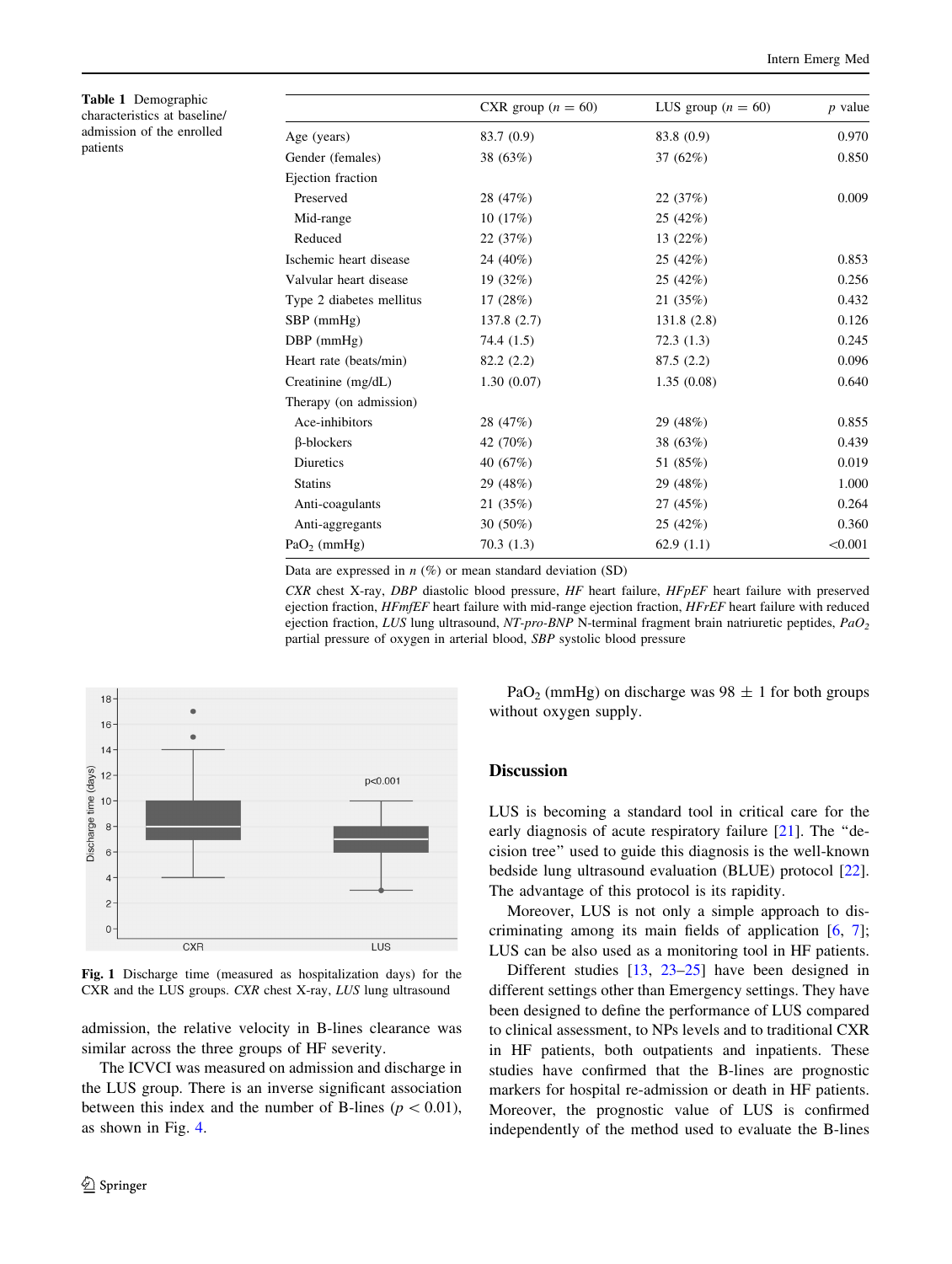600

500

400

 $300$ 

200

100

 $\pmb{0}$ 

0h 24h 48h 72h D

**HFpEF** 

Number of B-lines

<span id="page-4-0"></span>Fig. 2 The associations between  $PaO<sub>2</sub>$  and B-lines on admission and discharge (on the  $left$ ), and PaO<sub>2</sub> and NT-pro-BNP on admission and discharge (on the *right*) in the LUS group.  $PaO<sub>2</sub>$  partial pressure of oxygen in arterial blood (mmHg), NT-pro-BNP N-terminal fragment brain natriuretic peptides, LUS lung ultrasound, black dots admission; white dots discharge;  $p < 0.001$ 



Fig. 3 Severity of heart failure measured by echocardiography and the B-lines clearance time (hours). D discharge time, HFpEF heart failure with preserved ejection fraction,  $HFME$  heart failure with mid-range ejection fraction, HFrEF heart failure with reduced ejection fraction

burden (semi-quantitative, 8 zones, 28 zones, 72 zones), allowing a prognostic risk stratification on discharge. They provide an important step forward for the implementation of LUS in the clinical evaluation of HF patients.

It is well known that the costs associated with HF hospitalization are consistent in Internal Medicine, with increased hospital stay days [\[26](#page-6-0), [27](#page-6-0)]. Moreover, these costs are compounded by a high rate of re-admission.

In this context, the main finding of this study is that LUS speeds up the discharge time in HF patients, and that congestive failure is one of the most common admission

Fig. 4 The association between the ICVCI and the B-lines on admission and discharge in the LUS group. ICVCI Inferior Cave Vein Collapsibility Index; black square admission, white squares discharge;  $p$  value  $\leq 0.001$ 

diagnosis in the Internal Medicine Department. This result may be due to different reasons. The LUS operator is not blinded to the patients' clinical conditions (while the Radiologist usually has only an information summary about them). Furthermore, the possibility of performing LUS bedside at any moment allows for an easier management of the therapy. In fact, in this study, the LUS group underwent an increased number of diuretic dosage modulations compared to the CXR group. Remarkably, the LUS group discharge time was shorter although with a lower  $PaO<sub>2</sub>$  on admission. We have no precise explanation about this point because patients were randomly allocated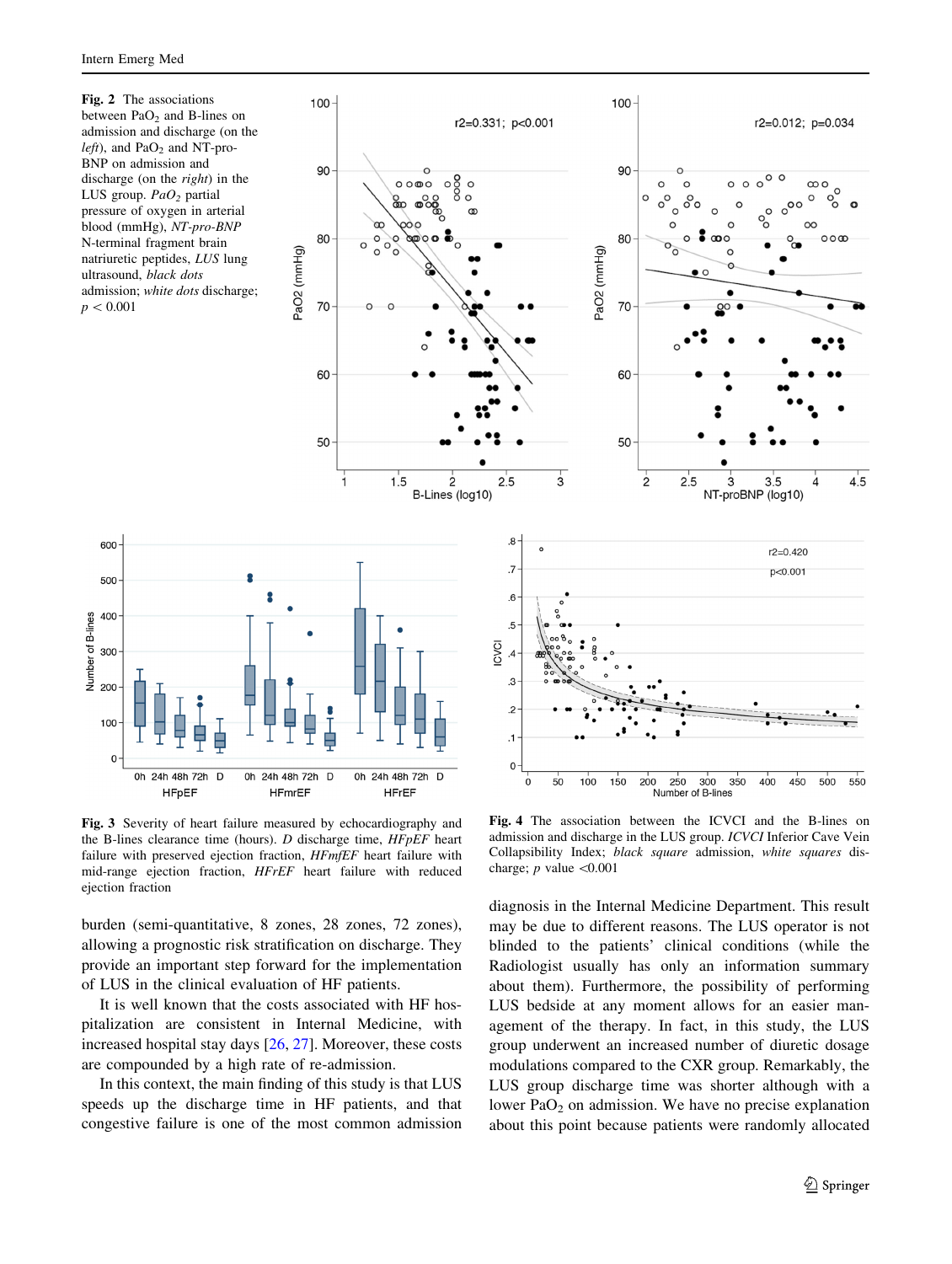<span id="page-5-0"></span>to the LUS or to the CXR group. This fact reinforces the ability of LUS in speeding up the discharge time also in patients with more severe conditions at baseline.

The second important result of this study concerns the B-lines and their role in monitoring HF recovery. The results of this study show a stronger association between  $PaO<sub>2</sub>$  and B-lines compared to the association between PaO<sub>2</sub> and NT-proBNP both on admission and on discharge.

The B-lines are not mentioned in HF ESC guidelines [\[9](#page-6-0)]. In this study, the reduction of the B-lines does not occur in accordance with the NT-proBNP levels, suggesting that serum NT-proBNP may not reliably indicate pulmonary congestion having been resolved. These results lead us to consider this molecule a useful marker for the discrimination of the possible origin of respiratory failure, but it is not so precise in monitoring HF recovery. NT-pro-BNP has proved to be effective only in excluding or confirming congestive HF. These data support the use of this molecule in the Critical care setting rather than in the Internal Medicine Department. Moreover, it has been established that NPs levels are affected by age, as known, [\[28](#page-6-0)] or by other conditions such as body mass index [\[29](#page-6-0)], myocardial ischemia and hypoxia even in the absence of left ventricular dysfunction [[30\]](#page-6-0), hormonal dysfunctions [\[31](#page-6-0)], renal failure and diabetes [\[32](#page-6-0)]. In this study, age is probably the major confounder in the evaluation of NTpro-BNP levels.

The B-lines clearance time is longer in patients with HFrEF compared to those with HFpEF and HfmrEF. This result underlines the importance of a combined approach (ecocardiography and LUS). This fact is confirmed also by the importance of the ICVCI evaluation. In fact, the ICVCI was computed on admission and on discharge in the LUS group and a significant association between this index and the number of the B-lines is found.

Nevertheless, this study has several limitations: the sample is composed of elderly people so it is arguable that the acoustic window could be affected by the patient positioning (effort of maintaining the correct position both the supine and the sitting one).

Also the method of quantification of the B-lines could be a source of disagreement. Scan techniques can be broadly divided into two groups: the scanning modality by zones or the scanning modality by fixed points, as described in Methods section. The authors counted the total number of the detectable B-lines in anterolateral and posterior scanning sites. This protocol is well established [4, [21](#page-6-0)]; nevertheless, this evaluation could be even excessively accurate, taking too much time.

The context makes the difference. The Internal Medicine Department can spend more time on the patients' clinical examination compared to the emergency one.

It has to be recognized that the LUS technique in the B-lines identification and counting is not fully standardized and many issues against LUS in HF exist, in particular because of the low specificity of the B-lines in interpreting the acoustic interactions. In fact, in this study, precise exclusion criteria have been adopted in order to avoid the detection of B-lines other than due to HF.

Some authors prefer a subjective overview of the B-lines, not a precise counting, and the choice of the probe can also be controversial. By now, these limitations have been deeply investigated [[33,](#page-6-0) [34\]](#page-6-0). The integration of LUS with a comprehensive multi-organ ultrasound evaluation is mandatory to avoid common pitfalls and misdiagnosis, as recently reviewed by Blanco and Volpicelli [\[35](#page-6-0)].

# **Conclusions**

The results of this study confirm the potential of LUS in tailoring diuretic therapy and speeding up the discharge time in HF hospitalization. The study stresses the real need for appropriate timing and modality of LUS in Internal Medicine. Until the technique comes into common use in different departments, it is plausible that LUS will evolve with different facets and needs accordingly.

Authors'contribution CM and MDDP conceived the study and performed the ultrasound examinations; GP statistically analyzed the data, AT,AN, TM, AF, UG revised the data; LC, AC and MS revised the paper, CM wrote the manuscript.

#### Compliance with ethical standards

Conflict of interest The authors declare that they have no competing interest.

Statement of human and animal rights The study was conducted in accordance with the ethical standards laid down in the Helsinki Declaration of 1975 and its late amendments.

Informed consent Informed consent was obtained from all individual participants included in the study.

## References

- 1. Bouhemad B, Zhang M, Lu Q, Rouby JJ (2007) Clinical review: bedside lung ultrasound in critical care practice. Crit Care 11(1):205–213
- 2. Via G, Storti E, Gulati G, Neri L, Mojoli F, Braschi A (2012) Lung ultrasound in the ICU: from diagnostic instrument to respiratory monitoring tool. Minerva Anestesiol 78:1282–1296
- 3. Reissig A, Copetti R, Kroegel C (2011) Current role of emergency ultrasound of the chest. Crit Care Med 39(4):839–845
- 4. Gargani L (2011) Lung ultrasound: a new tool for the cardiologist. Cardiovasc Ultrasound 9:6–12